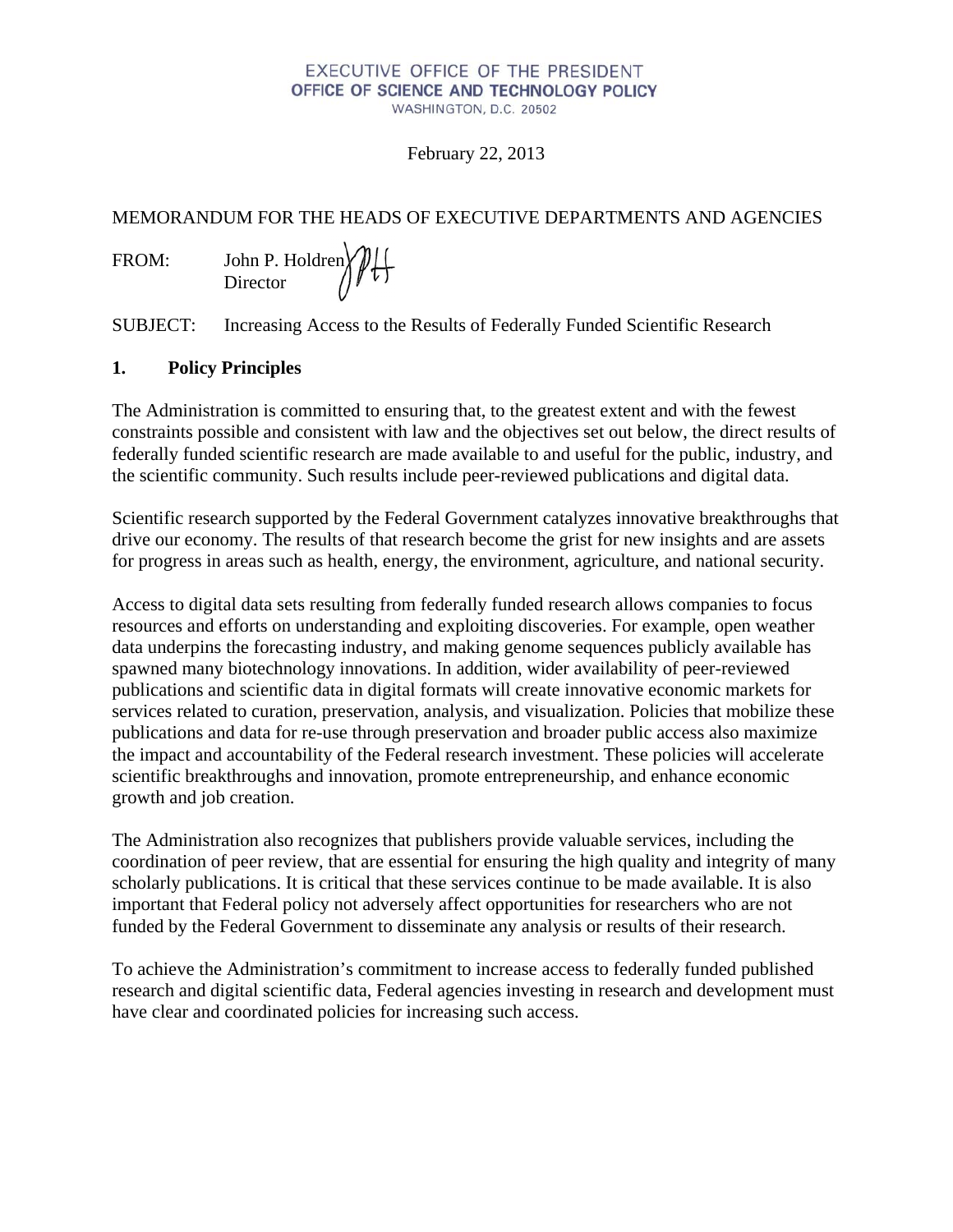## **2. Agency Public Access Plan**

The Office of Science and Technology Policy (OSTP) hereby directs each Federal agency with over \$100 million in annual conduct of research and development expenditures to develop a plan to support increased public access to the results of research funded by the Federal Government. This includes any results published in peer-reviewed scholarly publications that are based on research that directly arises from Federal funds, as defined in relevant OMB circulars (e.g., A-21 and A-11). It is preferred that agencies work together, where appropriate, to develop these plans.

Each agency plan must be consistent with the objectives set out in this memorandum. These objectives were developed with input from the National Science and Technology Council and public consultation in compliance with the America COMPETES Reauthorization Act of 2010 (P.L. 111-358).

Further, each agency plan for both scientific publications and digital scientific data must contain the following elements:

- a) a strategy for leveraging existing archives, where appropriate, and fostering publicprivate partnerships with scientific journals relevant to the agency's research;
- b) a strategy for improving the public's ability to locate and access digital data resulting from federally funded scientific research;
- c) an approach for optimizing search, archival, and dissemination features that encourages innovation in accessibility and interoperability, while ensuring long-term stewardship of the results of federally funded research;
- d) a plan for notifying awardees and other federally funded scientific researchers of their obligations (e.g., through guidance, conditions of awards, and/or regulatory changes);
- e) an agency strategy for measuring and, as necessary, enforcing compliance with its plan;
- f) identification of resources within the existing agency budget to implement the plan;
- g) a timeline for implementation; and
- h) identification of any special circumstances that prevent the agency from meeting any of the objectives set out in this memorandum, in whole or in part.

Each agency shall submit its draft plan to OSTP within six months of publication of this memorandum. OSTP, in coordination with the Office of Management and Budget (OMB), will review the draft agency plans and provide guidance to facilitate the development of final plans that are consistent with the objectives of this memorandum and, where possible, compatible with the plans of other Federal agencies subject to this memorandum. In devising its final plan, each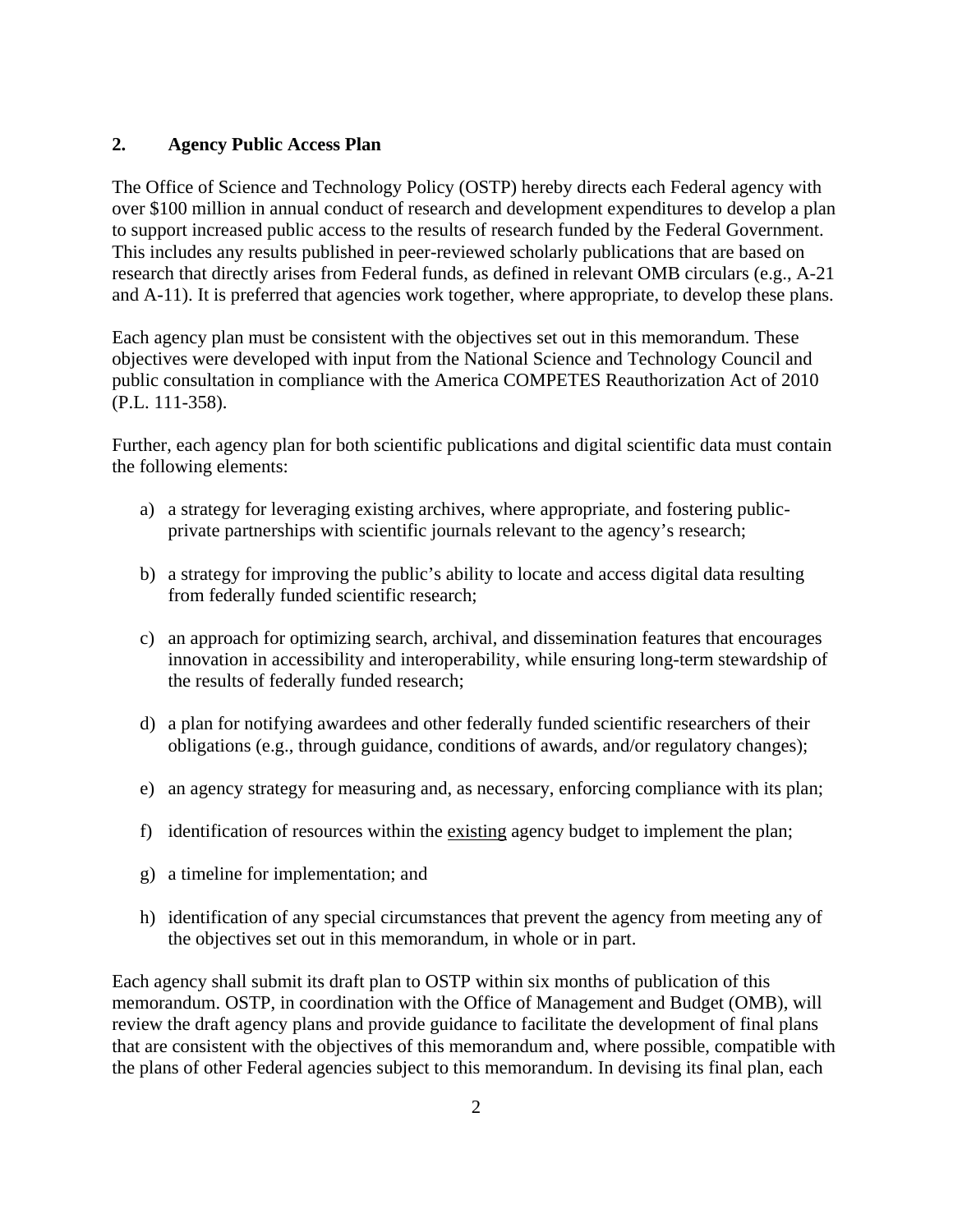agency should use a transparent process for soliciting views from stakeholders, including federally funded researchers, universities, libraries, publishers, users of federally funded research results, and civil society groups, and take such views into account.

## **3. Objectives for Public Access to Scientific Publications**

To the extent feasible and consistent with law; agency mission; resource constraints; U.S. national, homeland, and economic security; and the objectives listed below, the results of unclassified research that are published in peer-reviewed publications directly arising from Federal funding should be stored for long-term preservation and publicly accessible to search, retrieve, and analyze in ways that maximize the impact and accountability of the Federal research investment.

In developing their public access plans, agencies shall seek to put in place policies that enhance innovation and competitiveness by maximizing the potential to create new business opportunities and are otherwise consistent with the principles articulated in section 1.

Agency plans must also describe, to the extent feasible, procedures the agency will take to help prevent the unauthorized mass redistribution of scholarly publications.

Further, each agency plan shall:

- a) Ensure that the public can read, download, and analyze in digital form final peerreviewed manuscripts or final published documents within a timeframe that is appropriate for each type of research conducted or sponsored by the agency. Specifically, each agency:
	- i) shall use a twelve-month post-publication embargo period as a guideline for making research papers publicly available; however, an agency may tailor its plan as necessary to address the objectives articulated in this memorandum, as well as the challenges and public interests that are unique to each field and mission combination, and
	- ii) shall also provide a mechanism for stakeholders to petition for changing the embargo period for a specific field by presenting evidence demonstrating that the plan would be inconsistent with the objectives articulated in this memorandum;
- b) Facilitate easy public search, analysis of, and access to peer-reviewed scholarly publications directly arising from research funded by the Federal Government;
- c) Ensure full public access to publications' metadata without charge upon first publication in a data format that ensures interoperability with current and future search technology. Where possible, the metadata should provide a link to the location where the full text and associated supplemental materials will be made available after the embargo period;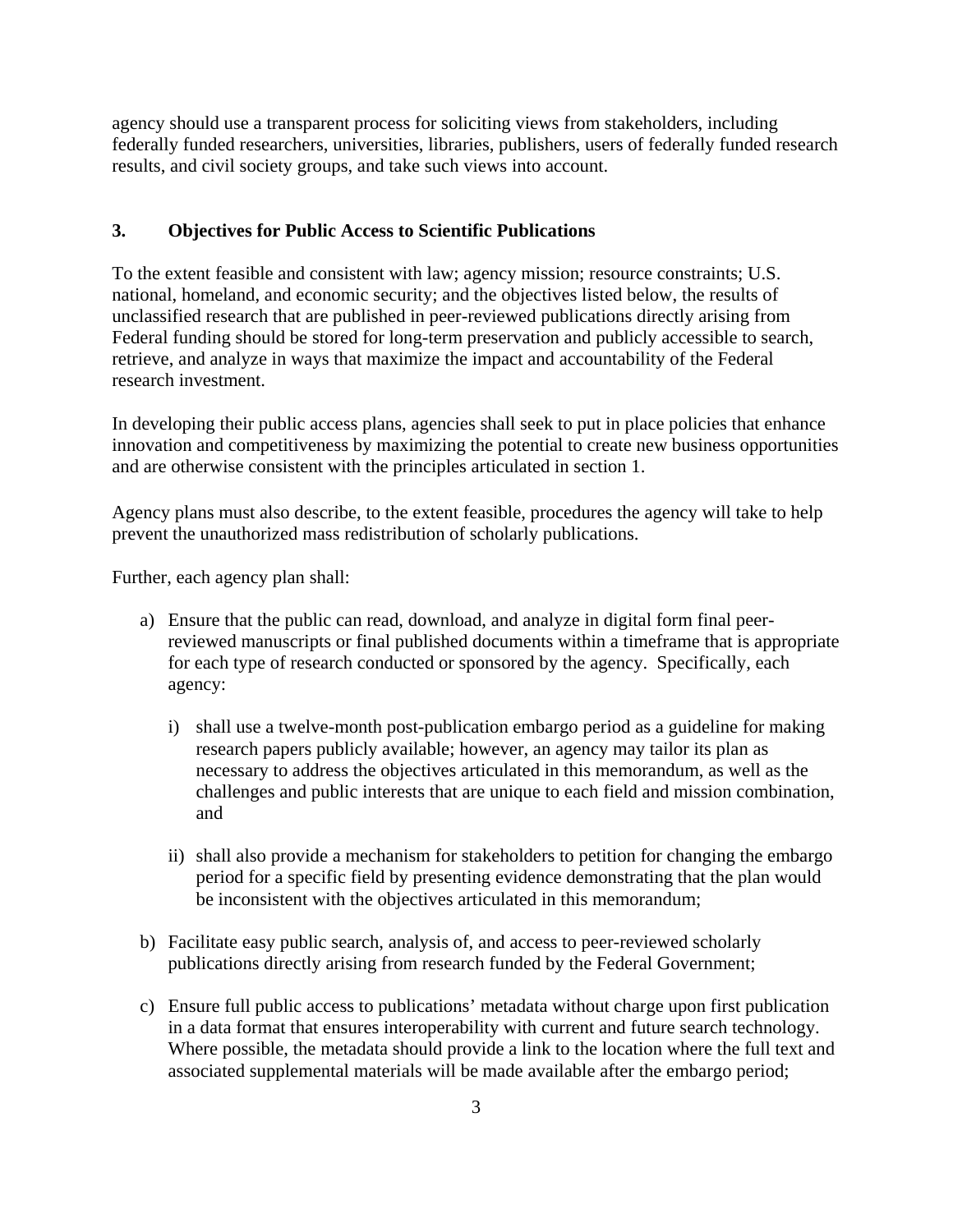- d) Encourage public-private collaboration to:
	- i) maximize the potential for interoperability between public and private platforms and creative reuse to enhance value to all stakeholders,
	- ii) avoid unnecessary duplication of existing mechanisms,
	- iii) maximize the impact of the Federal research investment, and
	- iv) otherwise assist with implementation of the agency plan;
- e) Ensure that attribution to authors, journals, and original publishers is maintained; and
- f) Ensure that publications and metadata are stored in an archival solution that:
	- i) provides for long-term preservation and access to the content without charge,
	- ii) uses standards, widely available and, to the extent possible, nonproprietary archival formats for text and associated content (e.g., images, video, supporting data),
	- iii) provides access for persons with disabilities consistent with Section 508 of the Rehabilitation Act of  $1973$ , and
	- iv) enables integration and interoperability with other Federal public access archival solutions and other appropriate archives.

Repositories could be maintained by the Federal agency funding the research, through an arrangement with other Federal agencies, or through other parties working in partnership with the agency including, but not limited to, scholarly and professional associations, publishers and libraries.

## **4. Objectives for Public Access to Scientific Data in Digital Formats**

To the extent feasible and consistent with applicable law and policy<sup>2</sup>; agency mission; resource constraints; U.S. national, homeland, and economic security; and the objectives listed below, digitally formatted scientific data resulting from unclassified research supported wholly or in part

 $1$  Section 508 Of The Rehabilitation Act, as amended, available at: https://www.section508.gov/index.cfm?fuseAction=1998Amend

 $2$  These policies include, but are not limited to OMB Circular A-130, Management of Federal Information Resources, available at: http://www.whitehouse.gov/omb/circulars\_a130\_a130trans4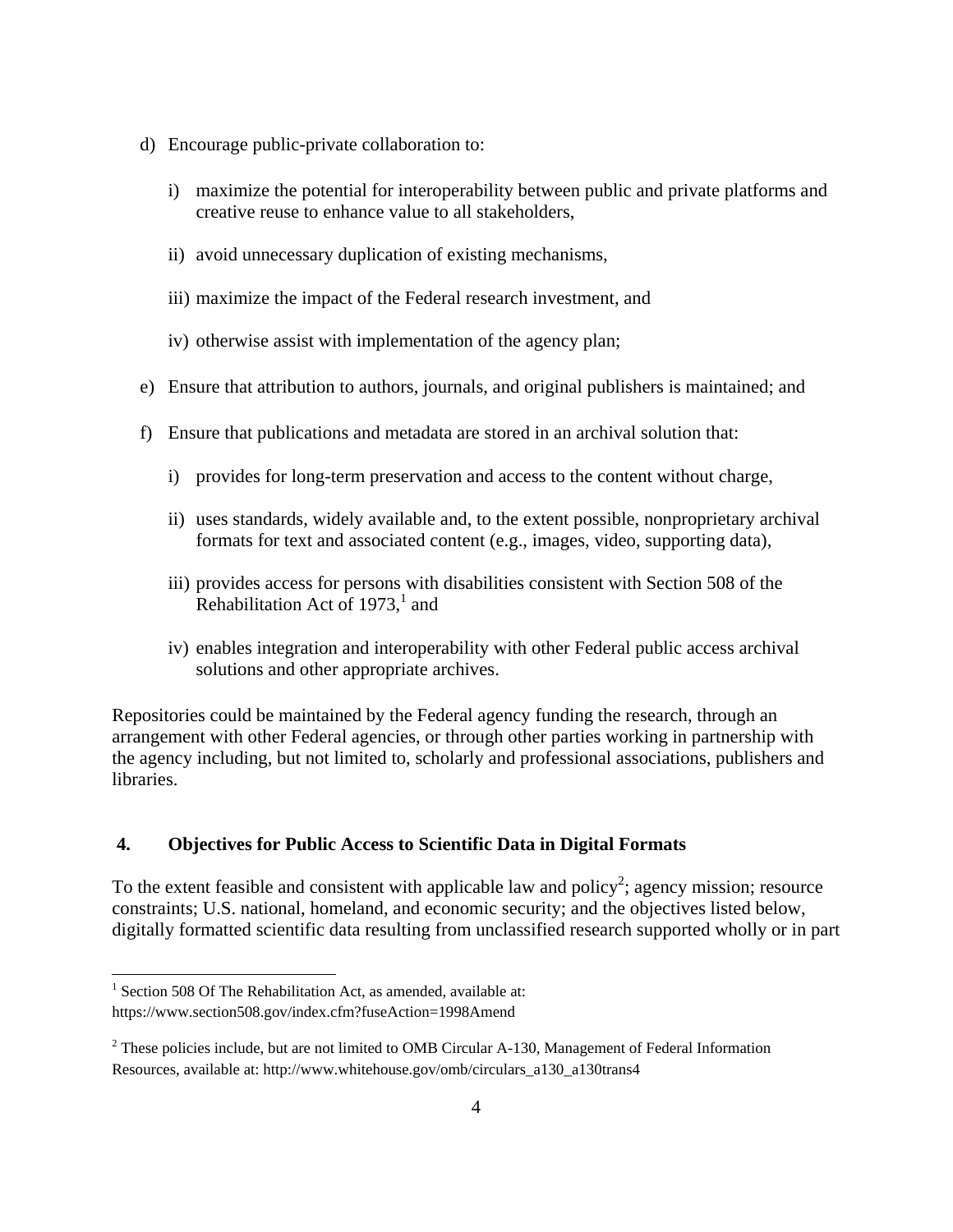by Federal funding should be stored and publicly accessible to search, retrieve, and analyze. For purposes of this memorandum, data is defined, consistent with OMB circular A-110, as the digital recorded factual material commonly accepted in the scientific community as necessary to validate research findings including data sets used to support scholarly publications, but does not include laboratory notebooks, preliminary analyses, drafts of scientific papers, plans for future research, peer review reports, communications with colleagues, or physical objects, such as laboratory specimens. Each agency's public access plan shall:

- a) Maximize access, by the general public and without charge, to digitally formatted scientific data created with Federal funds, while:
	- i) protecting confidentiality and personal privacy,
	- ii) recognizing proprietary interests, business confidential information, and intellectual property rights and avoiding significant negative impact on intellectual property rights, innovation, and U.S. competitiveness, and
	- iii) preserving the balance between the relative value of long-term preservation and access and the associated cost and administrative burden;
- b) Ensure that all extramural researchers receiving Federal grants and contracts for scientific research and intramural researchers develop data management plans, as appropriate, describing how they will provide for long-term preservation of, and access to, scientific data in digital formats resulting from federally funded research, or explaining why longterm preservation and access cannot be justified;
- c) Allow the inclusion of appropriate costs for data management and access in proposals for Federal funding for scientific research;
- d) Ensure appropriate evaluation of the merits of submitted data management plans;
- e) Include mechanisms to ensure that intramural and extramural researchers comply with data management plans and policies;
- f) Promote the deposit of data in publicly accessible databases, where appropriate and available;
- g) Encourage cooperation with the private sector to improve data access and compatibility, including through the formation of public-private partnerships with foundations and other research funding organizations;
- h) Develop approaches for identifying and providing appropriate attribution to scientific data sets that are made available under the plan;